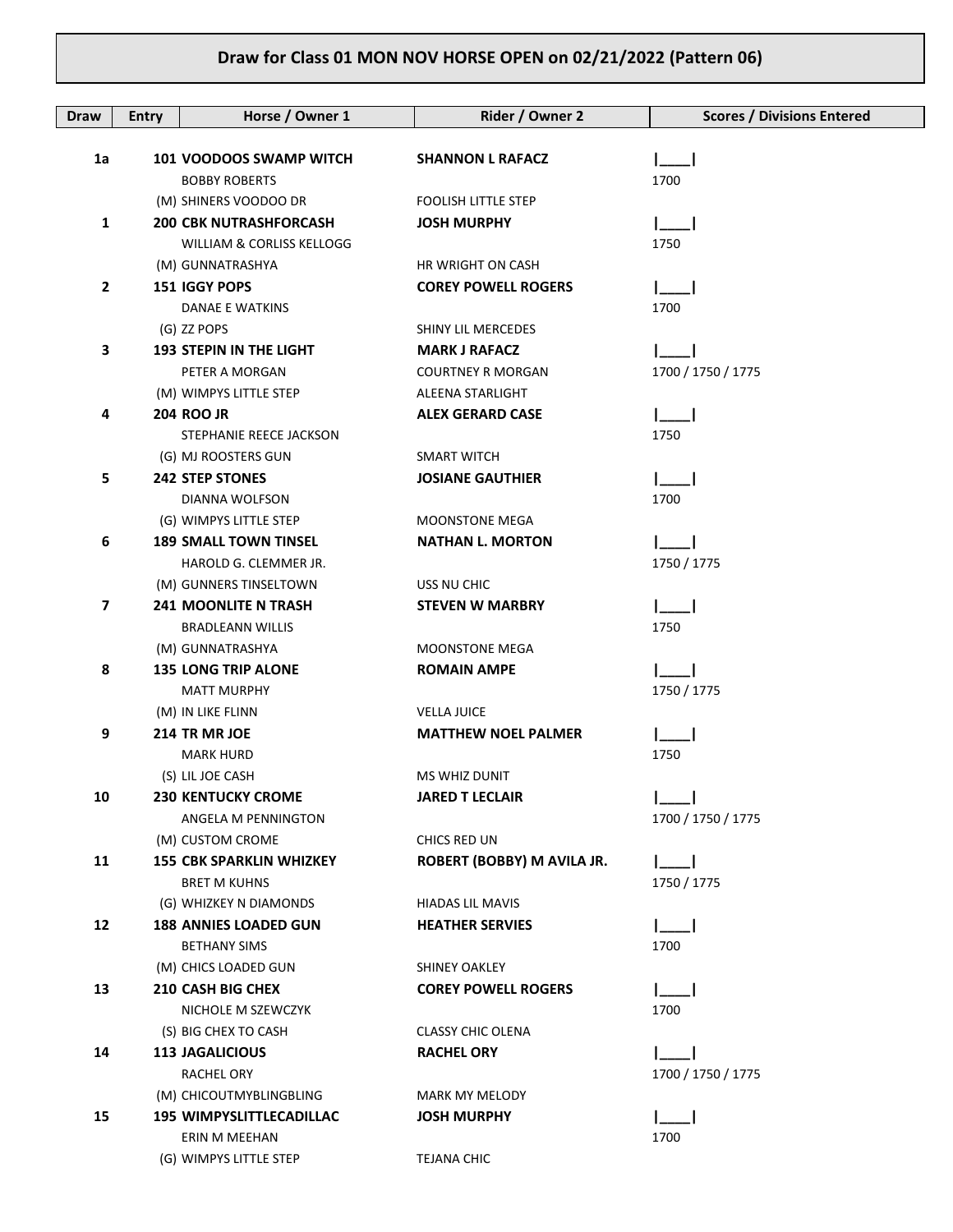| Draw | <b>Entry</b> | Horse / Owner 1                  | Rider / Owner 2            | <b>Scores / Divisions Entered</b> |
|------|--------------|----------------------------------|----------------------------|-----------------------------------|
|      |              |                                  |                            |                                   |
| 16   |              | <b>148 SHESBEAUTY FOR ASHES</b>  | <b>BRADLEY ALLEN PAGH</b>  |                                   |
|      |              | <b>BRADLEY ALLEN PAGH</b>        |                            | 1750                              |
|      |              | (M) INFERNO SIXTY SIX            | ONE BERRY SMART CHIC       |                                   |
| 17   |              | <b>196 CEE MASOTA SPOOK</b>      | <b>MARK J RAFACZ</b>       |                                   |
|      |              | <b>JOSTIN A COOKE</b>            |                            | 1700 / 1750 / 1775                |
|      |              | (M) SMART SPOOK                  | CEE ANOTHER MASOTA         |                                   |
| 18   |              | <b>184 MR WHIZICOL</b>           | <b>BEN BECKETT</b>         |                                   |
|      |              | <b>RINCK J HEULE</b>             |                            | 1750                              |
|      |              | (G) WALLA WALLA WHIZ             | COLONELS JAZZY JEWEL       |                                   |
| 19   |              | <b>134 COLONELS SMOKN SHINE</b>  | <b>ANDREW G. FOX</b>       |                                   |
|      |              | ANDREA L MEINHART                |                            | 1700                              |
|      |              | (S) SHINE CHIC SHINE             | <b>GIMME YOUR GUNS</b>     |                                   |
| 20   |              | <b>153 SMILING AT YOU</b>        | <b>STEVEN W MARBRY</b>     |                                   |
|      |              | AMBER C. MEEKER                  |                            | 1750                              |
|      |              | (G) MAGNUM WITH A DREAM          | <b>BOOGIES SMART STAR</b>  |                                   |
| 21   |              | 236 MINE WOULD BU                | <b>NATHAN L. MORTON</b>    |                                   |
|      |              | HAROLD G. CLEMMER JR.            |                            | 1700 / 1750 / 1775                |
|      |              | (M) GUNNERS TINSELTOWN           | ARC SHESA WALLA            |                                   |
| 22   |              | <b>243 FLINNDERELLA</b>          | <b>JOSIANE GAUTHIER</b>    |                                   |
|      |              | JANET M ESCOE                    |                            | 1700                              |
|      |              | (M) IN LIKE FLINN                | <b>GOTTA MAKE IT BABY</b>  |                                   |
| 23   |              | <b>179 DUN IT SMOKING GUN</b>    | <b>ALEX GERARD CASE</b>    |                                   |
|      |              | <b>TAMMY RUSH</b>                |                            | 1750 / 1775                       |
|      |              | (G) DUN IT SHINING               | AMBERS SMOKING GUN         |                                   |
| 24   |              | <b>136 RUF N PRETTY</b>          | <b>ROMAIN AMPE</b>         |                                   |
|      |              | <b>MATT MURPHY</b>               |                            | 1700                              |
|      |              | (M) NOT RUF AT ALL               | DUN PRETTY NIFTY           |                                   |
| 25   |              | <b>227 ALPHA CORONALASTCHIC</b>  | <b>JARED T LECLAIR</b>     | 1700                              |
|      |              | KATHLEEN ROACH<br>(G) WIMPY CHIC | ONE LAST CORONA            |                                   |
| 26   |              | 237 DOWNTOWNBEVERLYBROWN         | <b>CORAL A PEREGOY</b>     |                                   |
|      |              | <b>KAYLIE M THOMAS</b>           |                            | 1750                              |
|      |              | (M) WIMPYS LITTLE STEP           | ALL THATS DUN              |                                   |
| 27   |              | <b>197 XTRA VOODOO HERMAN</b>    | <b>JOSH MURPHY</b>         |                                   |
|      |              | LORETTA F MCCLINTOCK             |                            | 1700                              |
|      |              | (G) SHINERS VOODOO DR            | <b>HERMOSA WIMPY</b>       |                                   |
| 28   |              | <b>244 WIMPYSBIGWITHJUICE</b>    | <b>MARGARET M. FUCHS</b>   |                                   |
|      |              | <b>GIOVANNA CESTONE</b>          |                            | 1750                              |
|      |              | (G) WIMPYS LITTLE STEP           | SLJ SMARTLIKEWHINNY        |                                   |
| 29   |              | <b>211 OUR MAJOR NITE</b>        | ROBERT (BOBBY) M AVILA JR. | $\mathsf{I}=\mathsf{I}$           |
|      |              | KY LAKE TRAILER SALES INC        |                            | 1750                              |
|      |              | (M) GUNNERS SPECIAL NITE         | <b>OUR MAJOR AFFAIR</b>    |                                   |
| 30   |              | <b>215 ANNIE PLAYS RUF</b>       | <b>COREY POWELL ROGERS</b> |                                   |
|      |              | RICHARD BLACK                    |                            | 1700                              |
|      |              | (M) NOT RUF AT ALL               | <b>FINALLY ANNIE</b>       |                                   |
| 31   |              | <b>160 HES THROWING SMOKE</b>    | <b>ANDREW G. FOX</b>       |                                   |
|      |              | <b>HEATHER MARKS</b>             |                            | 1750 / 1775                       |
|      |              | (S) GUNNER                       | DARLINS NOT PAINTED        |                                   |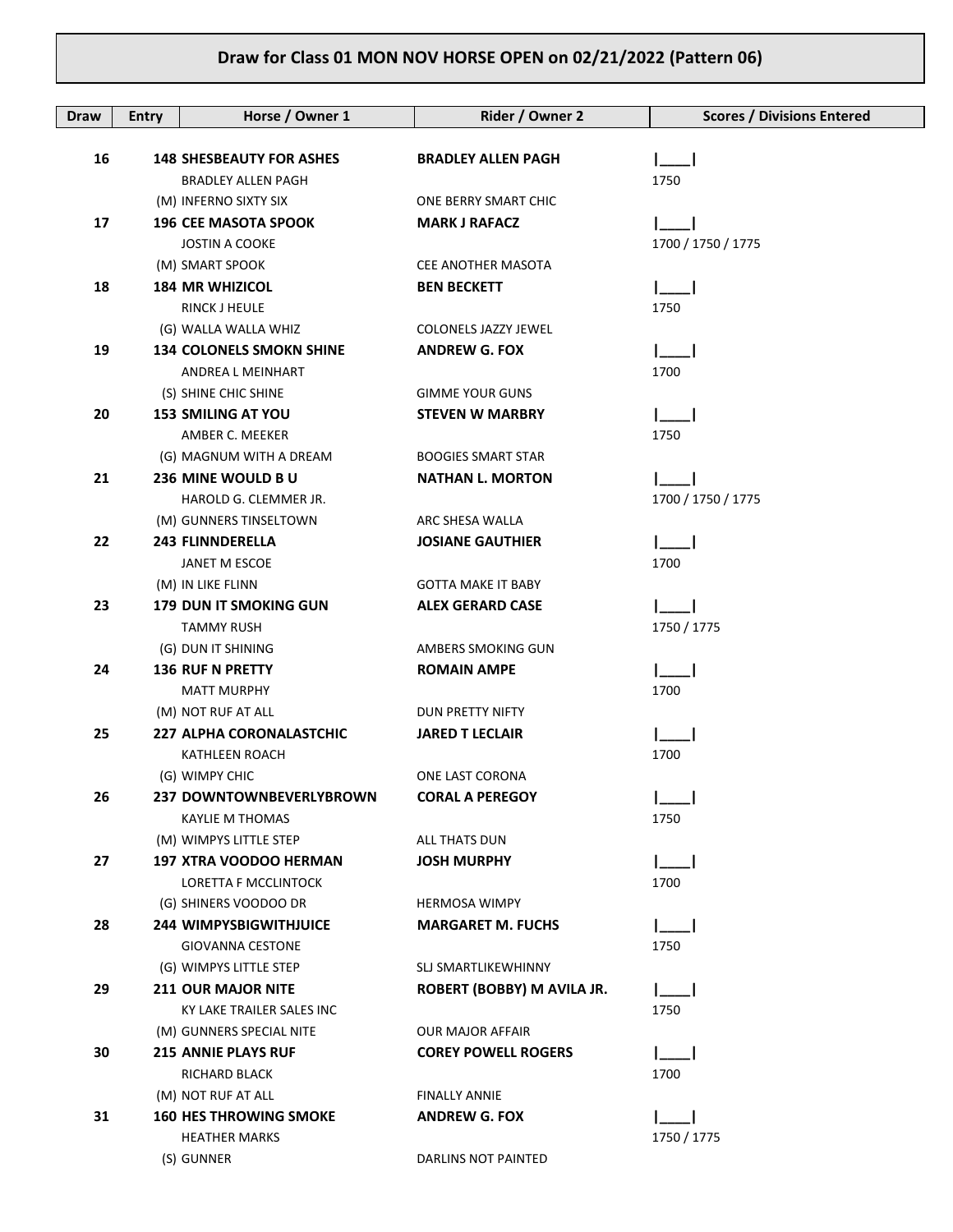| <b>Draw</b> | <b>Entry</b> | Horse / Owner 1                                         | Rider / Owner 2              | <b>Scores / Divisions Entered</b> |
|-------------|--------------|---------------------------------------------------------|------------------------------|-----------------------------------|
|             |              |                                                         |                              |                                   |
| 32          |              | <b>190 AMPED UP WHIZ</b>                                | <b>HEATHER SERVIES</b>       |                                   |
|             |              | PATTY HENRY<br>(G) SMOKING WHIZ                         | SMOKIN SCOOTIN FANCY         | 1700                              |
| 33          |              | <b>154 GATA RUF SNAPPER</b>                             | <b>WILLIAM BOWEN</b>         |                                   |
|             |              | DENISE HOPKINS SANTAGATA                                |                              | 1775                              |
|             |              | (M) NOT RUF AT ALL                                      | SHEZ THE MASTER              |                                   |
| 34          |              | <b>119 CONQUERED THIS TOWN</b>                          | <b>SHANNON L RAFACZ</b>      |                                   |
|             |              | PARKER H MINCHIN                                        |                              | 1775                              |
|             |              | (G) HOLLYWOODSTINSELTOWN                                | CONQUISTADORS SANDY          |                                   |
| 35          |              | <b>221 CHICS TAKE A SHINE</b>                           | <b>STEVEN W MARBRY</b>       |                                   |
|             |              | <b>CATHERINE JONES</b>                                  |                              | 1700                              |
|             |              | (G) SHINE CHIC SHINE                                    | MISS SMART NIC               |                                   |
| 36          |              | <b>207 SPOOKSLILWHIZ</b>                                | <b>DANY PELLETIER</b>        |                                   |
|             |              | <b>JULIE BURKETT</b>                                    |                              | 1700                              |
|             |              | (M) SMART SPOOK                                         | <b>WHIZICLE</b>              |                                   |
| 37          |              | <b>226 GVG PALE FACED CHIC</b>                          | <b>JESSE JOHN CHASE</b>      |                                   |
|             |              | DIRTY MONEY LLC                                         |                              | 1700                              |
|             |              | (G) PALE FACE DUNNIT                                    | <b>HOLLYWOODS SMART CHIC</b> |                                   |
| 38          |              | <b>220 XTRA POP QUIZ</b>                                | <b>BEN BECKETT</b>           |                                   |
|             |              | KATIE JEDELE                                            |                              | 1750                              |
|             |              | (M) PALE FACE DUNNIT                                    | LIL RUF WHIZ QHIZ            |                                   |
| 39          |              | <b>201 CBKTINSELTOWNSPARTY</b>                          | <b>JOSH MURPHY</b>           |                                   |
|             |              | WILLIAM & CORLISS KELLOGG                               |                              | 1775                              |
|             |              | (M) GUNNERS TINSELTOWN                                  | HR WRIGHT ON CASH            |                                   |
| 40          |              | <b>239 DREAMING AT DAWN</b>                             | <b>JOSIANE GAUTHIER</b>      |                                   |
|             |              | WAYNE MIZELLE                                           |                              | 1750                              |
|             |              | (M) MAGNUM CHIC DREAM                                   | DUALIN AT DAWN               |                                   |
| 41          |              | <b>183 LUMINESCENT CHEX</b>                             | <b>ALEX GERARD CASE</b>      |                                   |
|             |              | ALEX GERARD CASE                                        |                              | 1700                              |
|             |              | (M) INFERNO SIXTY SIX                                   | <b>MALENA CHEX</b>           |                                   |
| 42          |              | <b>114 GUNNIN FOR WHIZDOM</b><br><b>NATHAN DALE ROY</b> | <b>COREY POWELL ROGERS</b>   | 1750                              |
|             |              | (S) HOLLYWOOD COOL GUN                                  | SOPHIE SEEKS WHIZDOM         |                                   |
| 43          |              | <b>107 DUN WHIZ SPARKS</b>                              | <b>SEAN JOHNSON</b>          |                                   |
|             |              | MICHELLE C STAGG                                        |                              | 1700                              |
|             |              | (M) JACS ELECTRIC SPARK                                 | DUN IT WHIZ BRANDY           |                                   |
| 44          |              | <b>170 SHINEY JUICE</b>                                 | <b>NIKKI TYNDALL</b>         |                                   |
|             |              | <b>HOLLY LEIGH JACOBSON</b>                             |                              | 1775                              |
|             |              | (G) SMART LIKE JUICE                                    | WIND HER UP SHINER           |                                   |
| 45          |              | <b>156 SHE WHIZ HOTDAMALAMA</b>                         | <b>ROMAIN AMPE</b>           |                                   |
|             |              | RAYMOND MURPHY JR.                                      |                              | 1700                              |
|             |              | (M) CONQUISTADOR WHIZ                                   | HOLLYWOODDREAMIN             |                                   |
| 46          |              | <b>173 ALMIGHTYS DOLL</b>                               | <b>SHELBY L STEED</b>        |                                   |
|             |              | <b>JIM LAST</b>                                         | <b>SHARON LAST</b>           | 1700                              |
|             |              | (M) ALMIGHTYS WHIZDOM                                   | WR SHINING BRIGHT            |                                   |
| 47          |              | <b>194 BONITA CHIC</b>                                  | <b>JILLANE B BROWN</b>       |                                   |
|             |              | JILLANE B BROWN                                         | WESLEY S. BROWN              | 1750                              |
|             |              | (M) MAGNUM CHIC DREAM                                   | <b>JD CONQUISTA ANNA</b>     |                                   |